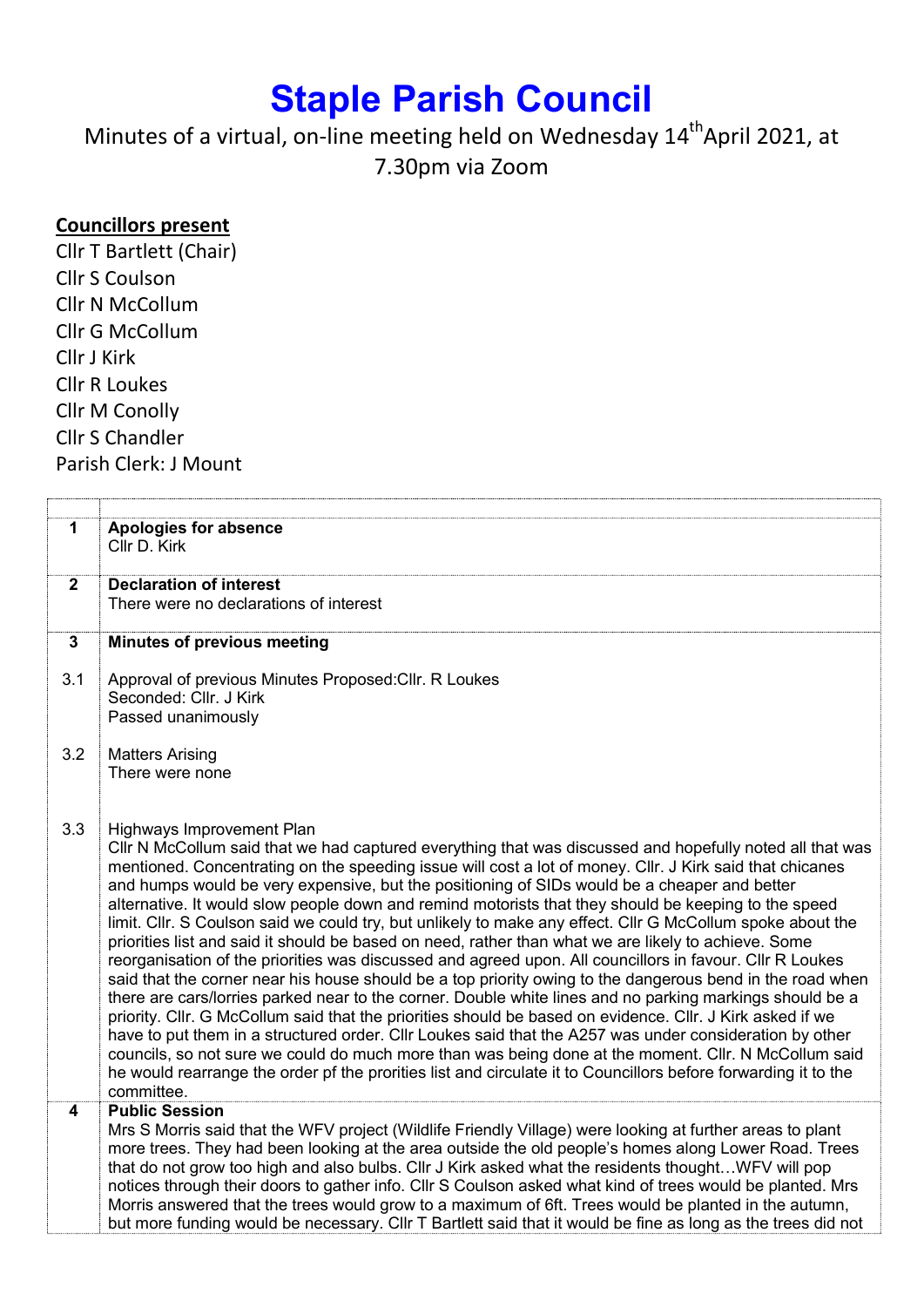|                | grow to highprobably up to about 6ft. would be alright. Cllr G McCollum asked who owned that part of<br>the land. Cllr T Bartlett said that probably the council owned it. A cultivation licence might need to be<br>drawn up; more research needs to take place as to what insurance needs to be taken out, but it would<br>cost £340. Cllr R Loukes asked if the WFV had enough volunteers and did more advertising need to take<br>place? They have had a few replies, but could do with more. At the moment there are 4 people. They are<br>in need of a mower, unless one could be borrowed. Cllr R Loukes asked if the mower at the church could<br>be used. All agreed that the church mower could be used. Cllr J Kirk asked whether it would be worth<br>starting a Facebook page. WFV will look into the possibility of a Facebook page. |  |  |  |
|----------------|----------------------------------------------------------------------------------------------------------------------------------------------------------------------------------------------------------------------------------------------------------------------------------------------------------------------------------------------------------------------------------------------------------------------------------------------------------------------------------------------------------------------------------------------------------------------------------------------------------------------------------------------------------------------------------------------------------------------------------------------------------------------------------------------------------------------------------------------------|--|--|--|
| $5\phantom{1}$ | <b>Reports</b>                                                                                                                                                                                                                                                                                                                                                                                                                                                                                                                                                                                                                                                                                                                                                                                                                                     |  |  |  |
| 5.1            | <b>District Councillor</b><br>Cllr M Connolly's report is attached below.                                                                                                                                                                                                                                                                                                                                                                                                                                                                                                                                                                                                                                                                                                                                                                          |  |  |  |
|                | April $12^{th}$ 2021                                                                                                                                                                                                                                                                                                                                                                                                                                                                                                                                                                                                                                                                                                                                                                                                                               |  |  |  |
|                | District Councillor's Report                                                                                                                                                                                                                                                                                                                                                                                                                                                                                                                                                                                                                                                                                                                                                                                                                       |  |  |  |
|                | Local Plan consultation: This finished on March $17th$ . There has been a very high response,<br>considerably bigger than the last Local Plan consultation under 'normal' circumstances in 2011.<br>Planning Dept will now digest all these responses over the next few months before moving to the next<br>phase of recommendations.<br>Waste and Recycling collections: Many residents will see a change in the day of their collections from                                                                                                                                                                                                                                                                                                                                                                                                    |  |  |  |
|                | next week. The changes have been agreed between DDC and Veolia to improve the efficiency of the<br>'rounds' thereby reducing the carbon footprint of the operation. There may be some initial disruption<br>but the established pattern of food waste collections every week and alternate weeks collection for                                                                                                                                                                                                                                                                                                                                                                                                                                                                                                                                    |  |  |  |
|                | general waste and recyclables will continue. All residents affected should have received a<br>communication on this. Residents wishing to renew their garden waste subscriptions should do so<br>now. A new Waste Services Manager, Ian Dudding, has been appointed to replace the sadly missed<br>Mandy Pile.                                                                                                                                                                                                                                                                                                                                                                                                                                                                                                                                     |  |  |  |
|                | We have been pleased to learn that we have been allocated $£3.2$ million from the future High Streets<br>Fund. Together with moneys from the Coastal Communities Fund and from our own Capital budget<br>this will allow the major regeneration of Dover High Street and Market Square areas, as well as<br>improving the link with the waterfront. We have also been given £170,000 as a Welcome Back Fund<br>to spend money on high streets once most shops reopen. A meeting was scheduled for April 8 <sup>th</sup> to<br>decide exactly what to do with this.                                                                                                                                                                                                                                                                                 |  |  |  |
|                | Kearsney Abbey and Russell Gardens are both now open with toilets also open. The new café at<br>Kearsney is due to open next month.<br>Community Grants Scheme: Bids from local organisations are open from April 12 <sup>th</sup> to May 24 <sup>th</sup> .<br>$£65,000$ is available for the summer six months following the allocation of the same figure in the                                                                                                                                                                                                                                                                                                                                                                                                                                                                                |  |  |  |
|                | winter.                                                                                                                                                                                                                                                                                                                                                                                                                                                                                                                                                                                                                                                                                                                                                                                                                                            |  |  |  |
| 5.2<br>5.3     | Cllr. Sue Chandler (KCC) No report received as yet, but the Annual Report is available and will be<br>circulated to Councillors                                                                                                                                                                                                                                                                                                                                                                                                                                                                                                                                                                                                                                                                                                                    |  |  |  |
|                | PCSO (Eva Winter)<br>No report has been received.<br>CIIr R Loukes said that Eva was meant to attend the Speed Watch yesterday but did not attend.                                                                                                                                                                                                                                                                                                                                                                                                                                                                                                                                                                                                                                                                                                 |  |  |  |
| 6              | <b>Finance</b>                                                                                                                                                                                                                                                                                                                                                                                                                                                                                                                                                                                                                                                                                                                                                                                                                                     |  |  |  |
| 6.1            | Approval of Bank Reconciliation for March 2021<br>Proposed: Cllr J Kirk<br>Seconded: Cllr N McCollum<br>Carried unanimously                                                                                                                                                                                                                                                                                                                                                                                                                                                                                                                                                                                                                                                                                                                        |  |  |  |
|                |                                                                                                                                                                                                                                                                                                                                                                                                                                                                                                                                                                                                                                                                                                                                                                                                                                                    |  |  |  |
| 6.2            | Cheques to be approved:<br>Cheque No. 200374 Clerk's Salary<br>£190.00<br>Cheque No. 200373 PKF Accountants (late fine for last year's AGAR) £288.00                                                                                                                                                                                                                                                                                                                                                                                                                                                                                                                                                                                                                                                                                               |  |  |  |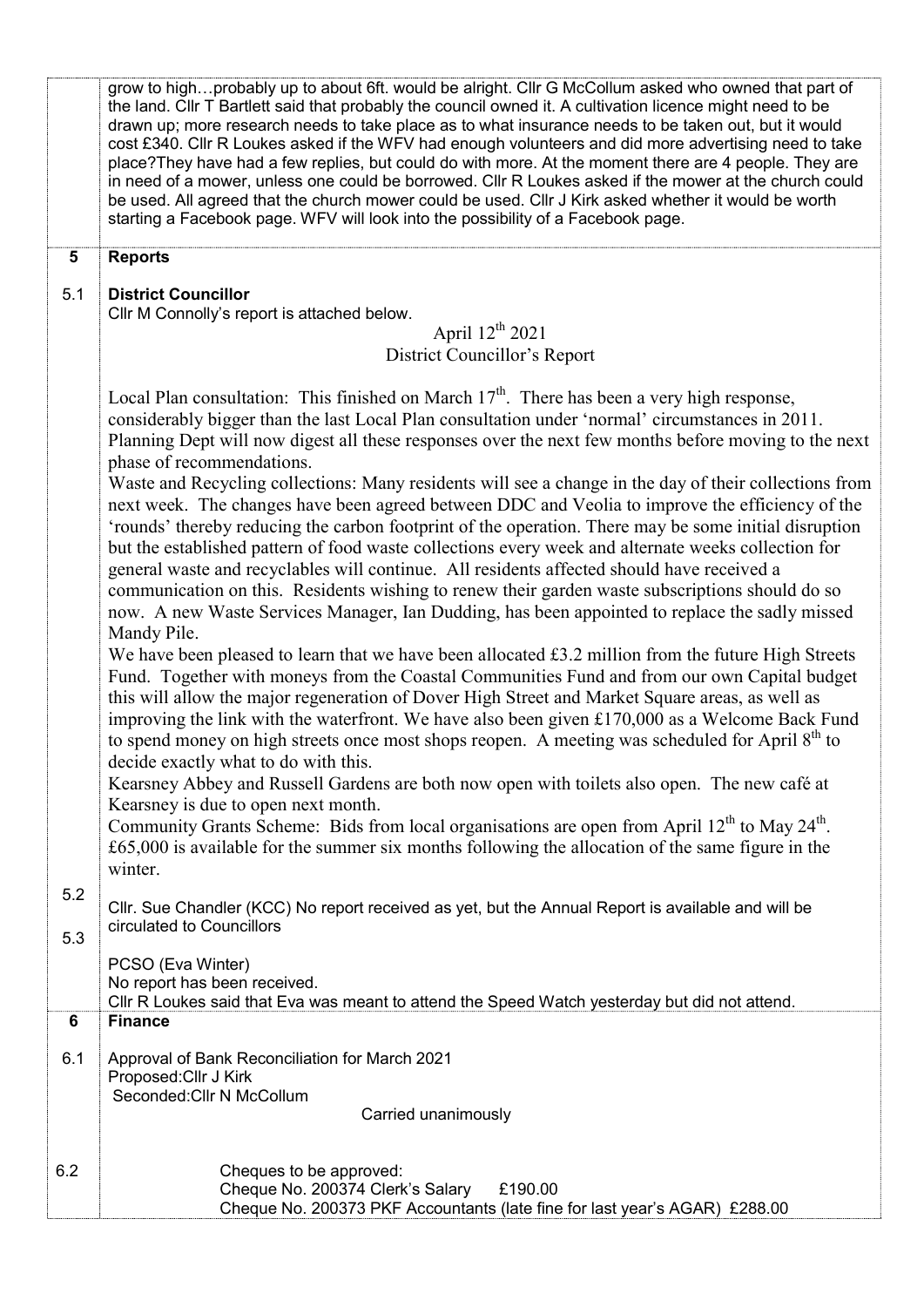|                                                    | Cheque No. 200375 Shelley Morris (Wildlife Friendly Village)                                                                                                                                                  | £161.95                    |  |  |
|----------------------------------------------------|---------------------------------------------------------------------------------------------------------------------------------------------------------------------------------------------------------------|----------------------------|--|--|
|                                                    | Proposer: Cllr. Cllr J Kirk                                                                                                                                                                                   |                            |  |  |
|                                                    | Seconder: Cllr. N. McCollum                                                                                                                                                                                   |                            |  |  |
| Carried unanimously                                |                                                                                                                                                                                                               |                            |  |  |
|                                                    |                                                                                                                                                                                                               |                            |  |  |
| 6.3<br>Other financial Items                       | Cllr. S. Coulson asked if we can now order the new village notice boards. Proposal put forward that this                                                                                                      |                            |  |  |
| should be paid                                     |                                                                                                                                                                                                               |                            |  |  |
| Proposed Cllr. S. Coulson<br>Seconded Cllr J. Kirk |                                                                                                                                                                                                               |                            |  |  |
| Passed unanimously                                 |                                                                                                                                                                                                               |                            |  |  |
|                                                    |                                                                                                                                                                                                               |                            |  |  |
| $\overline{7}$                                     | <b>Correspondence Received</b>                                                                                                                                                                                |                            |  |  |
| 7.1                                                | Letter from R. Kehoe ref/Frog and Orange in which he asked if the PC had opted to apply for an AVC<br>on the Frog and Orange. Cllr. N McCollum said that as the PC hadn't received any communication          |                            |  |  |
|                                                    |                                                                                                                                                                                                               |                            |  |  |
|                                                    | from anyone else, there is little justification for objecting.                                                                                                                                                |                            |  |  |
| 7.2                                                | Notice of appeal ref. enforcement notice ref. land to the south of Summerfield House                                                                                                                          |                            |  |  |
|                                                    | Cllrs. thought that there was no lesser way of removing the caravans other than the enforcement notice.                                                                                                       |                            |  |  |
| <b>Reports</b><br>8                                |                                                                                                                                                                                                               |                            |  |  |
| 8.1                                                | Planning applications determined                                                                                                                                                                              |                            |  |  |
|                                                    |                                                                                                                                                                                                               |                            |  |  |
| 21100063                                           | Land between Greenways and Morella Villa. Change of<br>use from agricultural to flexible                                                                                                                      | Prior approval<br>approved |  |  |
|                                                    |                                                                                                                                                                                                               |                            |  |  |
|                                                    |                                                                                                                                                                                                               |                            |  |  |
| 8.2                                                | <b>Planning Applications submitted</b>                                                                                                                                                                        |                            |  |  |
|                                                    |                                                                                                                                                                                                               |                            |  |  |
|                                                    | Albany Lodge, Durlock Road, Staple CT3 1JX, erection of two storey side and<br>front extensions, single story rear extension with new front boundary wall and                                                 |                            |  |  |
| 21/00512                                           | alterations to fenestration.                                                                                                                                                                                  |                            |  |  |
|                                                    | <b>Supported by the Parish Council</b>                                                                                                                                                                        |                            |  |  |
|                                                    |                                                                                                                                                                                                               |                            |  |  |
| CON/20/00                                          | Land opposite The Row, Barnsole Road, Staple CT3 1LE. Arboricultural<br>Method statement                                                                                                                      |                            |  |  |
| 053A                                               | Duly noted by the Parish Council                                                                                                                                                                              |                            |  |  |
|                                                    | Barnsole House, Barnsole Road, Staple, CT3 1L: Removal of Condition 6                                                                                                                                         |                            |  |  |
|                                                    | (parking) of planning permission DOV/09/00774 to remove parking restrictions<br>(application under Section 73)                                                                                                |                            |  |  |
|                                                    | Supported by the Parish Council                                                                                                                                                                               |                            |  |  |
| 8.3                                                | Village Hall and Recreation Ground                                                                                                                                                                            |                            |  |  |
|                                                    | CIIr. J Kirk reported that there will be a meeting next week. The roof has been repaired at some expense                                                                                                      |                            |  |  |
|                                                    | but at least it has been done. CCTV camera has not yet been installed.                                                                                                                                        |                            |  |  |
| SID/Speedwatch<br>8.4                              |                                                                                                                                                                                                               |                            |  |  |
| and sent to the Police.                            | CIIr. R Loukes reported that Speedwatch has now started again. 13 speed violations have been recorded                                                                                                         |                            |  |  |
| Maximum speed 41 mph                               |                                                                                                                                                                                                               |                            |  |  |
|                                                    | There have been problems with the SIDs and will be positioned on the brackets in about 3 week's time.<br>The repaired SID is not displaying at the moment and does not record the speed of the vehicles going |                            |  |  |
|                                                    | past. Cllr. D Kirk could help put the SIDs in place.<br>Thanks to Cllr. R. Loukes for everything that he and his team are doing.                                                                              |                            |  |  |